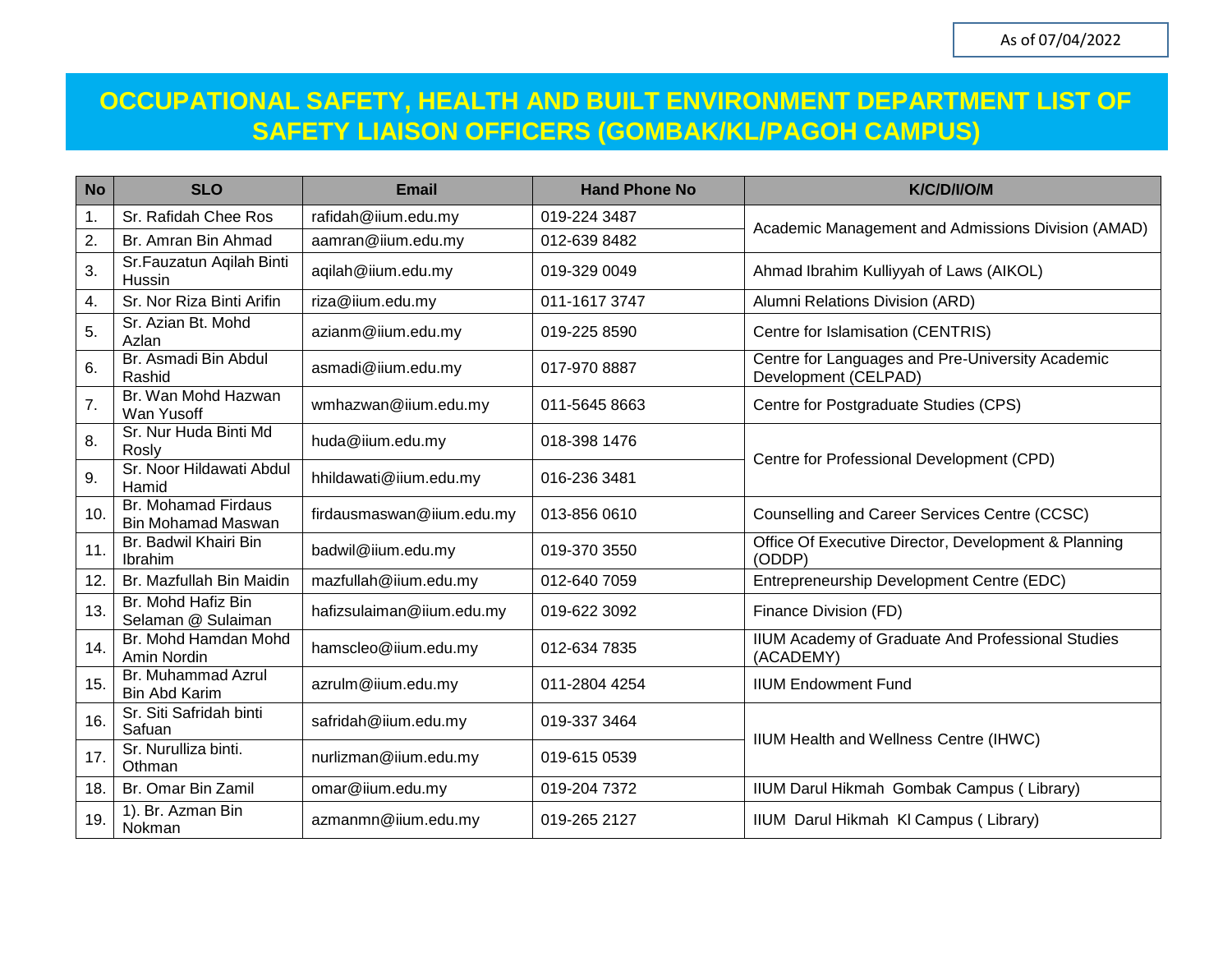| 20. | 2) Br. Fazli Omar                                            | ofazli@iium.edu.my       | 019-205 5811 |                                                                        |
|-----|--------------------------------------------------------------|--------------------------|--------------|------------------------------------------------------------------------|
| 21. | Br. Saiful Riza Razali                                       | saifulriza@iium.edu.my   | 012-341 3047 | <b>IIUM Press</b>                                                      |
| 22. | Br. Muhamad Zamir Bin<br>Zainul Abidin                       | mzamir@iium.edu.my       | 019-263 0516 | IIUM World Debate and Oratory Centre (IWON)                            |
| 23. | Br.Asnalizam Abu Talib                                       | asna@iium.edu.my         | 019-324 3304 | Information Technology Division (ITD)                                  |
| 24. | Br. Mohd Khairol Fahmi<br>Abdul Ghani                        | mkfahmi@iium.edu.my      | 013-374 4745 | IIUM Institute of Islamic Banking and Finance (IIiBF)                  |
| 25. | Sr. Nur Alifah Md. Amin                                      | alifah@iium.edu.my       | 019-4491307  | International Institute for Halal Research and Training<br>(INHART)    |
| 26. | Sr. Azizah Binti<br>Mohamad Yusof                            | azizahm@iium.edu.my      | 012-435 6510 | International Institute for Muslim Unity (IIMU)                        |
| 27. | Br. Fedileh Hashim                                           | fadly@iium.edu.my        | 019-386 8535 | International Institute of Islamic Thought and Civilisation<br>(ISTAC) |
| 28. | Sr. Morniliza Binti<br>Ma'Amor                               | morniliza@iium.edu.my    | 014-225 9642 | Centre for Arts & Cultural Sustainable Development<br>(CiTRA),         |
| 29. | Br. Mohd. Yusri Bin<br><b>Mohamed Yunus</b>                  | myusrimy@iium.edu.my     | 019-281 1281 | Kuliyyah of Architecture and Environmental Design<br>(KAED)            |
| 30. | Br. Razlisyam Razali                                         | razli@iium.edu.my        | 017-363 6156 | Kulliyyah of Economics and Management Sciences<br>(KENMS)              |
| 31. | Br. Mohd. Lukman Muda                                        | lukman@iium.edu.my       | 019-220 5957 | Kulliyyah of Education (KOED)                                          |
| 32. | Br. Shahlan bin Dalil                                        | shahlan@iium.edu.my      | 013-691 4423 | Kulliyyah of Engineering (KOE)                                         |
| 33. | Sr. Azliza Binti Embong                                      | azliza@iium.edu.my       | 012-925 1270 |                                                                        |
| 34. | Mdm. Zenita Arryani Bt.<br>Tiyunin                           | zenita@iium.edu.my       | 013-364 0369 | Kulliyyah of Information and Communication Technology<br>(KICT)        |
| 35. | <b>Br.Muhammad Ismail</b><br><b>Bin Muhammad</b><br>Ghazalan | ismail@iium.edu.my       | 012-699 2314 |                                                                        |
| 36. | Br. Mohamad Ridzwan<br>Al Hafiz Bin Abdul Aziz               | ridzwanhafiz@iium.edu.my | 012-617 6386 |                                                                        |
| 37. | Br. Nor Iskandar bin<br>Mazlan                               | noriskandar@iium.edu.my  |              | Kulliyyah of Islamic Revealed Knowledge and Human                      |
| 38. | Sr. Norazila binti<br><b>Hussain</b>                         | zilahhussain@iium.edu.my | 013-268 7176 | Sciences AHAS (KIRKHS)                                                 |
| 39. | Sr. Zarina binti Jaapar                                      | zilahhussain@iium.edu.my |              |                                                                        |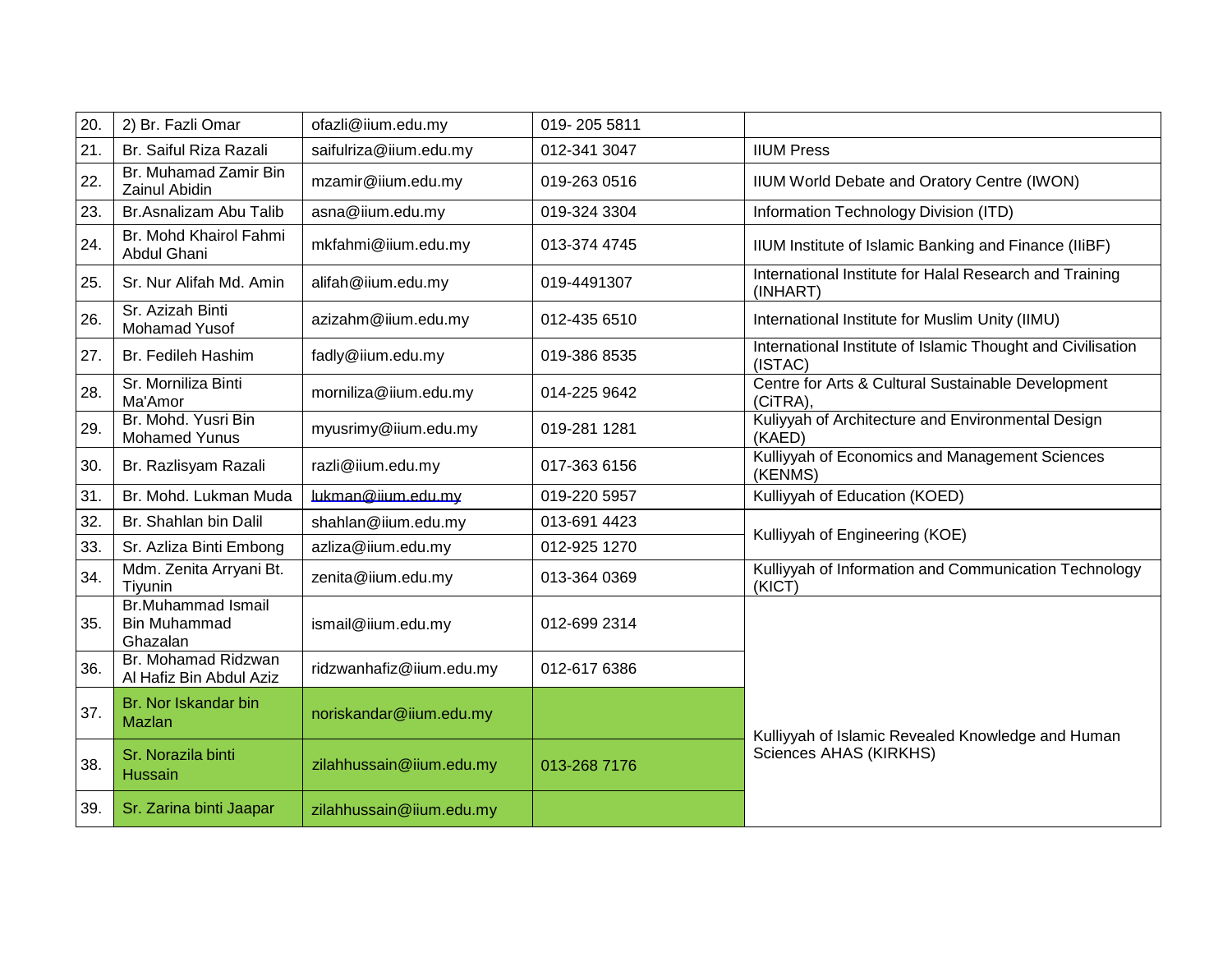| 40. | Dr. Raja Noor Ashikin<br>Binti Raja Alias       | shikin@iium.edu.my         | 012-637 02340  |                                                                                       |
|-----|-------------------------------------------------|----------------------------|----------------|---------------------------------------------------------------------------------------|
| 41. | Br. Muhammad Zulhafizi<br><b>Bin Mohd Yusof</b> | zulhfizi@iium.edu.my       | 017-3950 7165  |                                                                                       |
| 42. | Sr. Nursuhaila Abdul<br><b>Mubin</b>            | nursuhaila@iium.edu.my     | 014-534 9705   | Kulliyyah of Languages and Management (KLM)                                           |
| 43. | Mdm. Khairul Bariyah<br><b>Binti Kamaruddin</b> | kbariyah@iium.edu.my       | 019-384 3157   | Management Services Division (MSD)                                                    |
| 44. | Sr. Zulia Mohammad Ali                          | zulia@iium.edu.my          | 012-679 1047   | Office for Communication, Advocacy and Promotion<br>(OCAP)                            |
| 45. | Sr. Rozizan Binti Ahmad<br>(covering)           | rozizan@iium.edu.my        | 019-220 6665   | Office of Strategy and Institutional Change (OSIC)                                    |
| 46. | Sr. Farizah Mohd Ramli                          | rfarizah@iium.edu.my       | 019-277 5694   | Office of Industrial Links (OIL)                                                      |
| 47. | Sr. Adilah Huda<br>Baharudin                    | adilahhuda@iium.edu.my     | 011-3914 04412 | Office of Internal Audit (OIA)                                                        |
| 48. | Br. Mohd Nazwan<br>Mistam                       | nazwanmi@iium.edu.my       | 013-251 4631   | Office Of International Affairs                                                       |
| 49. | Br. Dharma Kamis                                | dharma@iium.edu.my         | 019-399 9135   |                                                                                       |
| 50. | Br. Yusrizal Bin Rejab                          | rizal@iium.edu.my          | 017-683 7084   | Office of Knowledge for Change and Advancement (KCA)                                  |
| 51. | Br. Ady Shahrizan Bin<br>Ismail                 | adys@iium.edu.my           | 012-307 4245   | Office of Ombudsman and Integrity (OMBUDS)                                            |
| 52. | Inps Pb Muhammad<br>Muda                        | matmuda@iium.edu.my        | 019-247 2192   | Office of Security Management (OSEM)                                                  |
| 53. | Sr. Noor Liza Shukor                            | nliza@iium.edu.my          | 019-363 7141   | Office of The Deputy Rector (Academic &<br>Internationalisation)                      |
| 54. | Sr. Salina Sa-idul Haj                          | shsalina@iium.edu.my       | 012-220 8575   | Office of The Deputy Rector (Responsible Research &<br>Innovation)                    |
| 55. | Br. Ahmad 'Izzuddin<br>Yunus                    | ahmadizzuddin@iium.edu.my  | 012-621 5210   | Office of The Deputy Rector (Student Development &<br>Community Engagement) (ODRSDCE) |
| 56. | Sr. Zahirah Binti Mohd<br>Zokri                 | zahirah@iium.edu.my        | 017-356 7993   | Office of The Legal Adviser (OLA)                                                     |
| 57. | Sr. Rafidah Mohd<br>Ebrahim                     | rafidahebrahim@iium.edu.my | 012-212 4424   | Office of The Rector                                                                  |
| 58. | Sr. Adhawiyah Azzahra<br><b>Binti Abd Talib</b> | adhawiyahtalib@iium.edu.my | 019-643 2691   | Research Management Centre (RMC)                                                      |
| 59. | Sr.Rosidah Mat Dom                              | rosidah@iium.edu.my        | 019-326 4785   |                                                                                       |
| 60. | Br. Fakhrurrazi Bin<br>Danial                   | razi@iium.edu.my           | 019-217 7485   | Residential and Services Department (RSD)                                             |